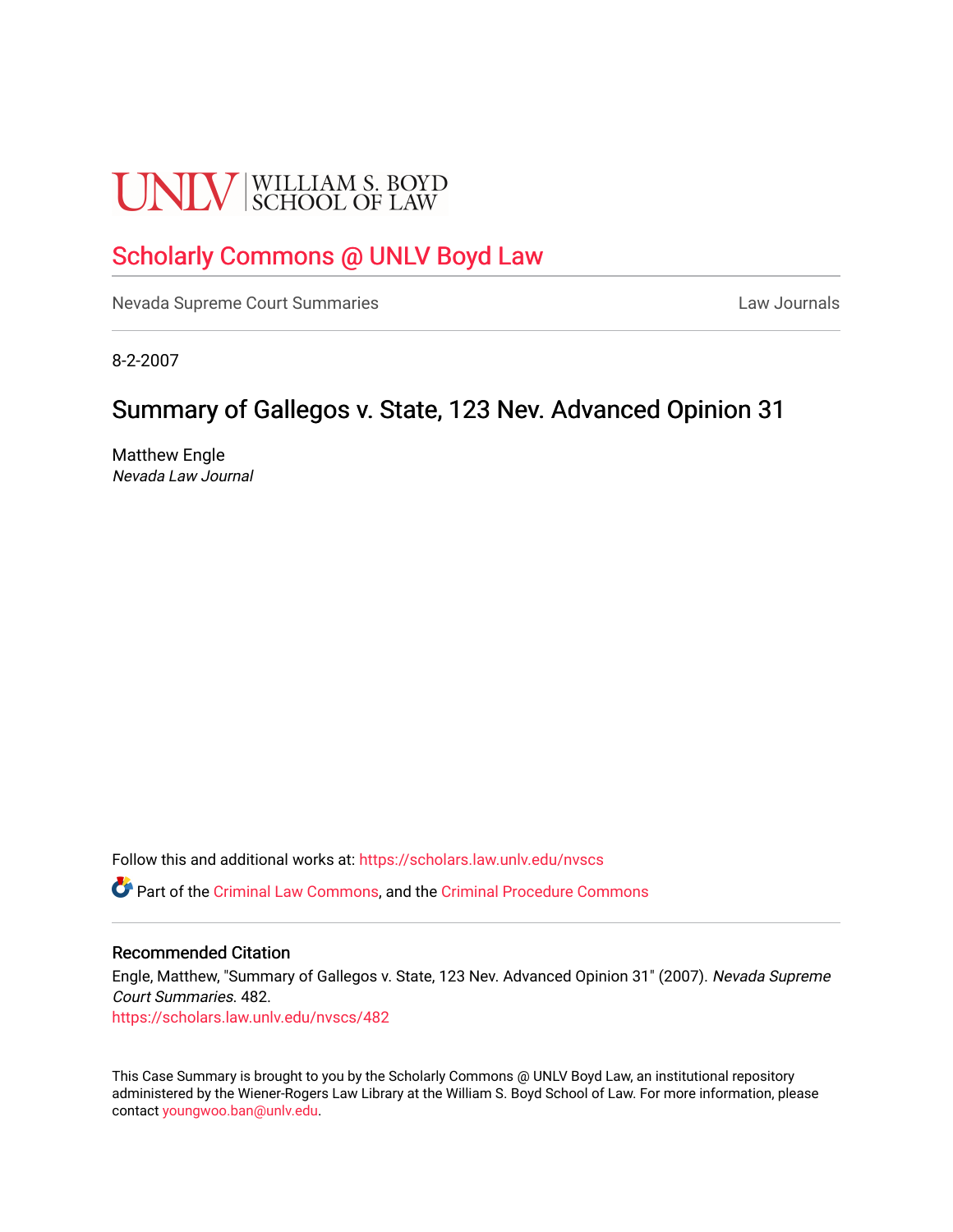## *Gallegos v. State***, 123 Nev. Advanced Opinion 31 (Aug. 2, 2007)[1](#page-1-0)**

### **CRIMINAL LAW – UNLAWFUL POSSESSION**

#### **Summary**

Appellant Albert Gallegos was charged under NRS  $202.360(1)(b)$  $202.360(1)(b)$ ,  $2$  in 2004, with one count of unlawful possession of a firearm after police arrested him at his home in Clark County and found a firearm inside that home. That charge was based on a 1998 felony warrant issued by a California superior court. The California court issued the warrant when Gallegos failed to appear for sentencing after pleading nolo contendere to seven felony charges. At his Nevada trial, Gallegos testified that he did not appear for his sentencing hearing because the California superior court told him when he entered his plea that "he'd recommend me not stepping a foot back in California ever again." He further testified that he did not know he needed to return for sentencing because when he reported to the probation office shortly after he entered his plea, as directed by the California superior court, that office had no record of Gallegos's charges in its system. Believing that his case had been resolved, he left California and returned to Las Vegas.

 Prior to his Nevada trial, Gallegos filed a motion to dismiss the unlawful possession charge, arguing that NRS 202.360(1)(b) is unconstitutionally vague and fails to provide sufficient notice that he cannot possess a firearm because it does not define the term "fugitive from justice." The court denied the motion and conducted a trial during which the court instructed the jury that "[a] fugitive from justice is any person who has fled from any state to avoid prosecution for a crime." That instruction was derived from the federal definition of "fugitive from justice" found in 18 U.S.C.  $\S$  921(a)(15). At the end of the evidentiary portion of his trial, Gallegos renewed his motion to dismiss the charge on constitutional grounds and the court again denied. The jury found that Gallegos was a "fugitive from justice" and was guilty of unlawfully possessing a firearm in violation of NRS 202.360(1)(b). Gallegos was sentenced to a prison term of 1 to 6 years. This appeal followed.

The Nevada Supreme Court performed a Due Process analysis: "A statute is unconstitutionally vague and subject to facial attack if it (1) fails to provide notice sufficient to enable persons of ordinary intelligence to understand what conduct is

 $\overline{a}$ 

(b) Is a fugitive from justice; or

(c) Is an unlawful user of, or addicted to, any controlled substance.

A person who violates the provisions of this subsection is guilty of a category B felony and shall be punished by imprisonment in the state prison for a minimum term of not less than 1 year and a maximum term of not more than 6 years, and may be further punished by a fine of not more than \$5,000.

<span id="page-1-1"></span><span id="page-1-0"></span><sup>&</sup>lt;sup>1</sup> By Matthew Engle

<sup>&</sup>lt;sup>2</sup> The applicable part of the statute reads:

<sup>1.</sup> A person shall not own or have in his possession or under his custody or control any firearm if he:

<sup>(</sup>a) Has been convicted of a felony in this or any other state, or in any political subdivision thereof, or of a felony in violation of the laws of the United States of America, unless he has received a pardon and the pardon does not restrict his right to bear arms;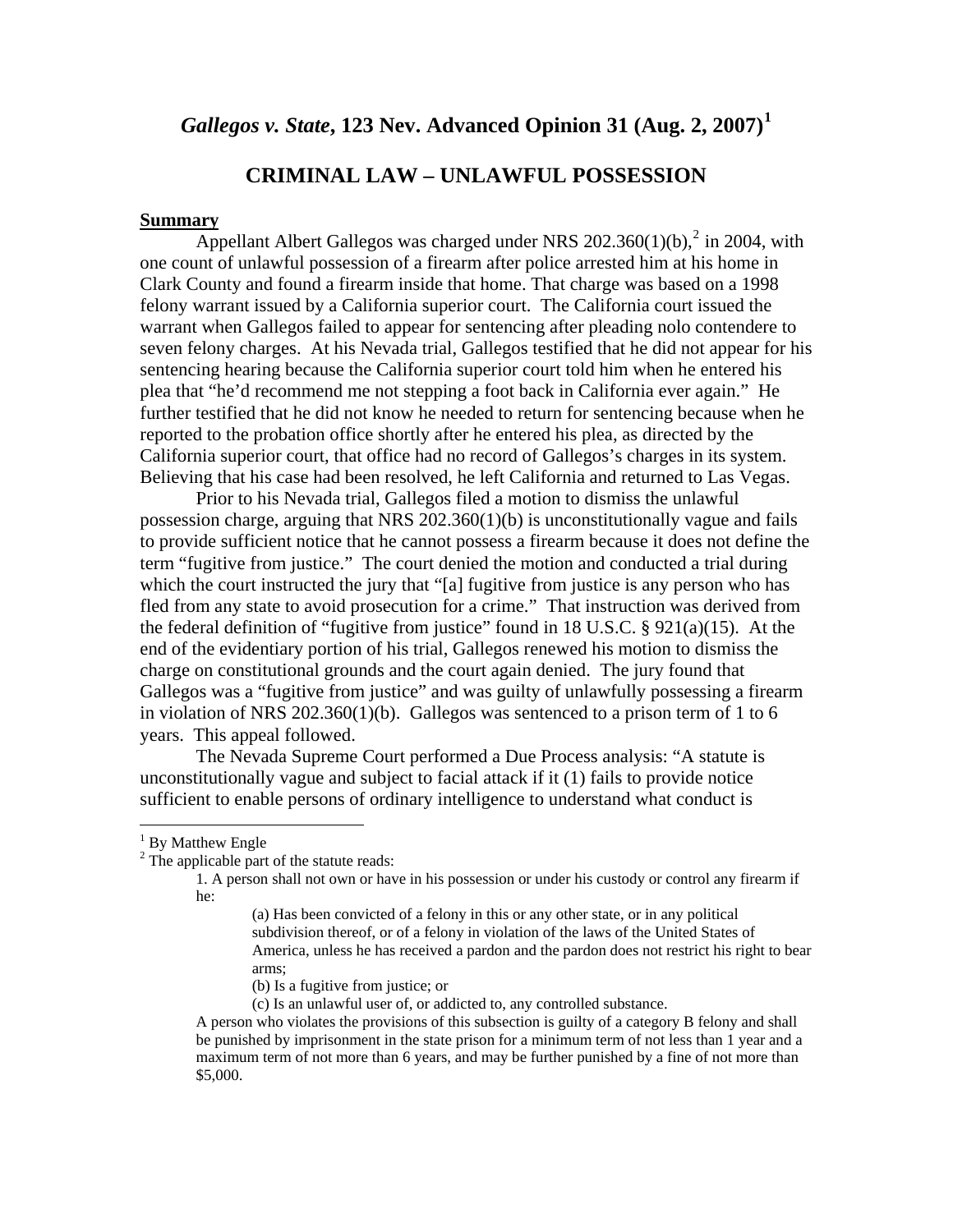prohibited and (2) lacks specific standards, thereby encouraging, authorizing, or even failing to prevent arbitrary and discriminatory enforcement."[3](#page-2-0)

#### NRS 202.360(1)(b) gives insufficient notice

The notice to citizens that a statute provides is insufficient if it is so imprecise and vague that people of ordinary intelligence cannot understand what conduct is prohibited.<sup>[4](#page-2-1)</sup> However, when the Legislature does not define each term it uses in a statute, the statute will survive a constitutional challenge "if there are well settled and ordinarily understood meanings for the words employed when viewed in the context of the entire statutory provision."[5](#page-2-2)

 Here the Court concluded that the statute does not survive this first prong of the test because the Legislature did not define the term "fugitive from justice." NRS 202.360(1)(b). While the statute appears to be modeled on a similar federal law, that law contained a definition of "fugitive from justice." By not including that portion in the Nevada law, the Legislature left it unclear whether that was intended to mean that the Nevada definition should differ from the federal statute. As such, NRS 202.360(1)(b) as written, leaves citizens to guess whether even an unpaid parking or traffic ticket subjects them to the ambit of the statute.

 The Court also noted that it cannot determine from the statute's provisions whether the person has to have been formally charged with a crime, be wanted as a suspect but not yet indicted, be guilty of a crime but not yet discovered, be wanted for general questioning relating to a crime, or whether the person even has to know he has committed a crime.

 Furthermore, other Nevada cases fail to give a single, well-defined definition for the term "fugitive from justice." For these reasons, the statute does not provide enough notice as to what conduct it prohibits.

#### NRS 202.360(1)(b) lacks specific standards and thereby allows for its arbitrary and discriminatory enforcement

 Under the second prong of the vagueness test, a statute is unconstitutional if it "lacks specific standards, thereby encouraging, authorizing, or even failing to prevent arbitrary and discriminatory enforcement."[6](#page-2-3) In *Silvar v. District Court*, the Court analyzed and struck down a Clark County ordinance under this second prong because, among other things, law enforcement officers had too much discretion in determining whether the ordinance had been violated.

Like the ordinance in *Silvar*, the Court held that NRS 202.360(1)(b) is susceptible to arbitrary and discriminatory enforcement because it does not specify the circumstances under which a person can be arrested and prosecuted as a fugitive from justice in possession of a firearm. It therefore establishes no clear standards to guide law enforcement officers, prosecutors, district courts, and, ultimately, jurors as to whether a

 3 Silvar v. Dist. Ct., 122 Nev. 289, 292, 129 P.3d 682, 684 (2006). .

<span id="page-2-1"></span><span id="page-2-0"></span><sup>4</sup> City of Las Vegas v. Dist. Ct., 118 Nev. 859, 864, 59 P.3d 477, 481 (2002).

<span id="page-2-2"></span><sup>&</sup>lt;sup>5</sup> Woofter v. O'Donnell, 91 Nev. 756, 562, 542 P.2d 1396, 1400 (1975).

<span id="page-2-3"></span><sup>6</sup> Silvar, 122 Nev. at 293, 129 P.3d at 685.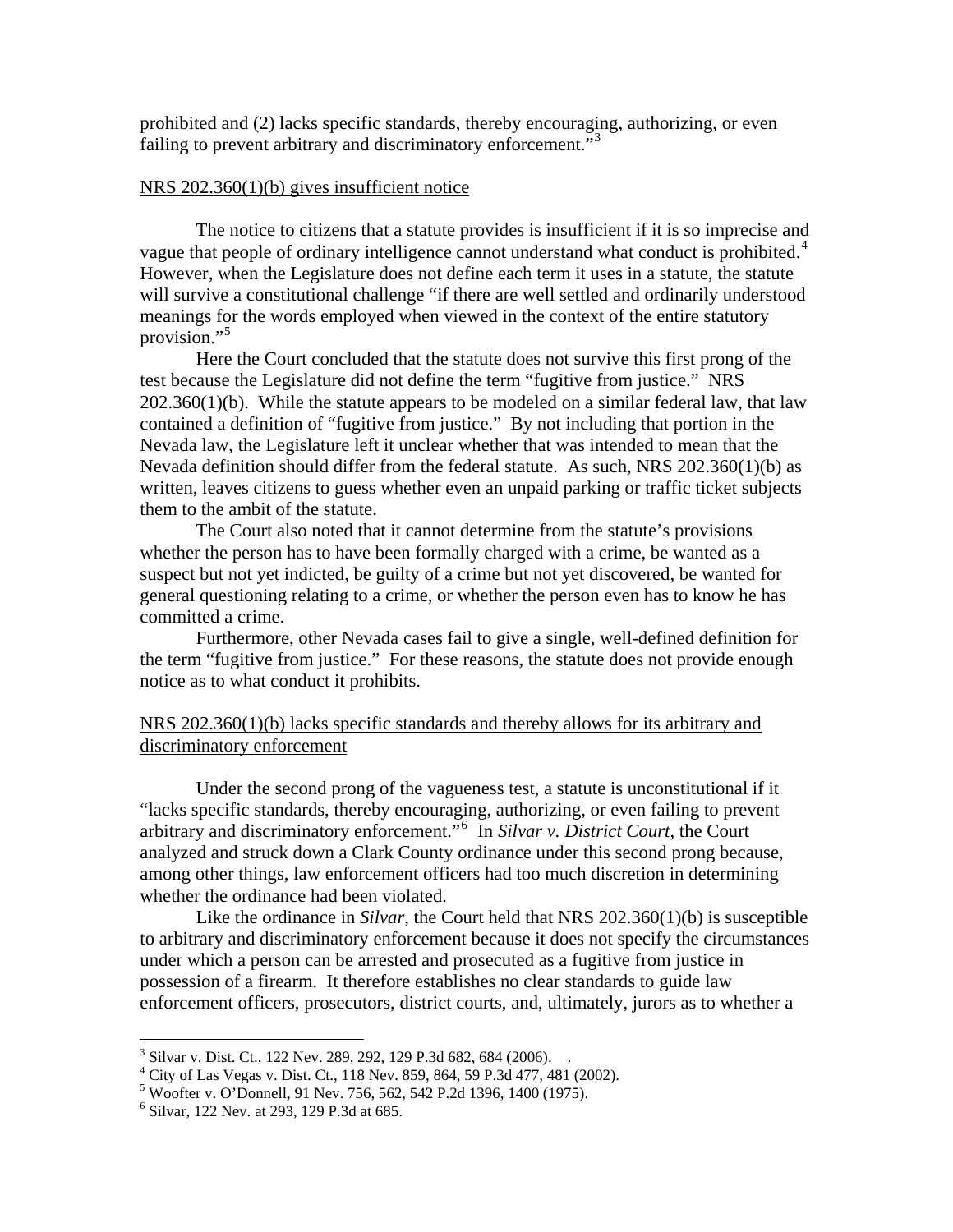violation has occurred. Without a statutory or well-settled and commonly understood definition of "fugitive from justice" to which Gallegos's actions could be compared, the prosecutor, defense counsel, and district court were left to their own personal predilections to determine whether NRS 202.360(1)(b) could be enforced against Gallegos.

Because NRS 202.360(1)(b) fails both prongs of the test, the Nevada Supreme Court reversed Gallegos's conviction and ruled the statute unconstitutional.

#### **Issue and Disposition**

#### **Issue**

 Is NRS 202.360(1)(b) unconstitutionally vague because it fails to define "fugitive from justice?"

#### **Disposition**

Yes, the Nevada Supreme Court held the statute was unconstitutionally vague because it: (1) fails to provide notice sufficient to enable persons of ordinary intelligence to understand what conduct is prohibited and (2) lacks specific standards, thereby encouraging, authorizing, or even failing to prevent arbitrary and discriminatory enforcement.

#### **Dissent**

 Justice Parraguirre issued a dissenting opinion in which he disagrees with the proposition that the term "fugitive from justice" is unconstitutionally vague. In it he writes that the term has a well-settled and ordinarily understood meaning. In the past, he argues, this court has defined the term "fugitive from justice" as a person who has (1) committed a crime in another state, (2) been charged in that state with the commission of such crime, and (3) fled from justice and is within this state.<sup>[7](#page-3-0)</sup> This definition, he continues, fits within the meaning supplied by *Webster's New International Dictionary*, which identifies a "fugitive from justice" as "[o]ne who, having committed, or being accused of, a crime in one jurisdiction, flees to avoid punishment."<sup>[8](#page-3-1)</sup>

In light of these compatible, common definitions, the Justice argues that Gallegos has failed to meet his burden of demonstrating that the term "fugitive from justice" fails to provide sufficient notice of prohibited conduct. For this reason, Justice Parraguirre dissented from the majority's conclusion that NRS 202.360(1)(b) is unconstitutionally vague.

#### **Commentary**

#### **State of Law before** *Gallegos v. State*

 Prior to this case there was no single, well-defined definition for the term "fugitive from justice." Different cases have taken different approaches. For example, in

<span id="page-3-0"></span> $\overline{a}$ <sup>7</sup> Ex parte Lorraine, 16 Nev. 63, 63 (1881); Castriotta v. State, 111 Nev. 67, 69 n.2, 888 P.2d 927, 929 n.2 (1995).

<span id="page-3-1"></span><sup>&</sup>lt;sup>8</sup> Webster's New International Dictionary 1016 (2d ed. 1961).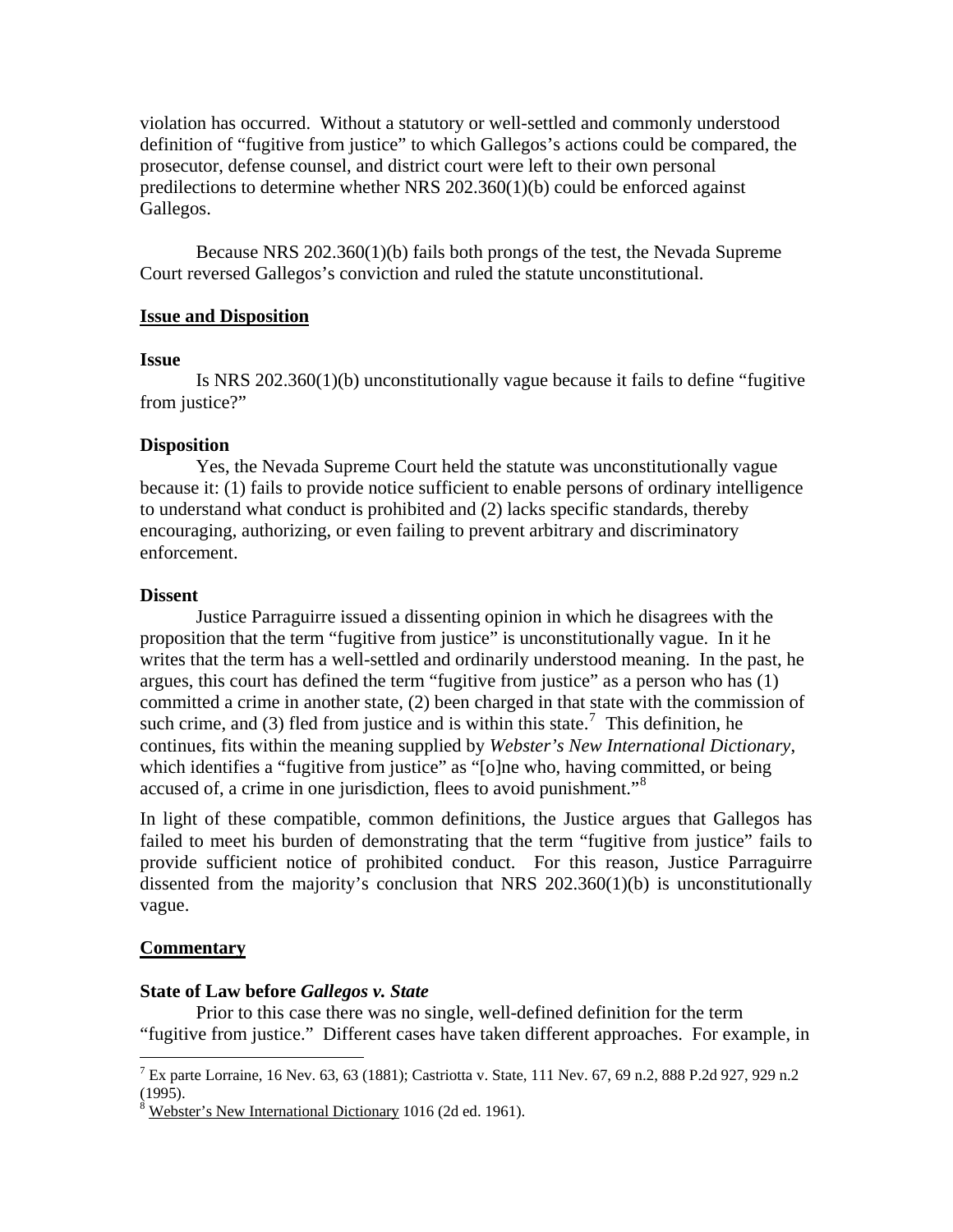*Ex parte Lorraine*<sup>[9](#page-4-0)</sup> and *Castriotta v. State*, <sup>[10](#page-4-1)</sup> the Court concluded that four elements are necessary to qualify a person as a "fugitive from justice." The person must have (1) committed a crime in another state, (2) been charged in that state with the commission of that crime, (3) fled from justice, and (4) been found within this state.<sup>[11](#page-4-2)</sup>

However, in *Robinson v. Leypoldt* the Court used a definition inconsistent with those two cases because it stated that a person must have merely "departed" from another state rather than "fled" - the underlying intent differs.<sup>[12](#page-4-3)</sup> Similarly, the Court noted, the common dictionary definition of "fugitive from justice" is broad enough to include anyone who is absent from another state for "any reason," without clarifying whether that person must have intended to flee or whether leaving the state for some other purpose or under some other state of mind is sufficient.<sup>[13](#page-4-4)</sup>

In either case, this statute was being enforced as-is until this case brought the inconsistencies of the various definitions of "fugitive from justice" before the Court.

#### **Other Jurisdictions**

This statue is modeled after federal law 18 U.S.C. § 922. However, unlike the Nevada statute, the federal law included a specific definition of "fugitive from justice," thus avoiding the issue before the Nevada Supreme Court in this case. 18 U.S.C. §  $921(a)(15)$  provides that "[t]he term 'fugitive from justice' means any person who has fled from any State to avoid prosecution for a crime or to avoid giving testimony in any criminal proceeding." Congress enacted this definition of "fugitive from justice" in  $1968.<sup>14</sup>$  $1968.<sup>14</sup>$  $1968.<sup>14</sup>$ 

#### **Effect of** *Gallegos v. Nevada* **on Current Law**

This law has now been struck down as unconstitutional. To fix it the Legislature will have to define the term "fugitive from justice" in the statute.

#### **Unanswered Questions**

 This case brings up several issues for the prosecution and defendants who are accused or have been convicted under this statute. For defendants facing charges under the statue, the prosecution must rethink its strategy. It no longer appears that a person can be convicted under this statute alone. However, in this case the defendant's situation was somewhat unusual in that it was a situation where "fugitive from justice" may or may not have applied. The court did not address cases where the previous offense may have been more severe, thus leaving less room for misinterpretation of the statute.

 The case also calls into question any previous convictions that have been made under this statute. Defense attorneys may be able to appeal and seek reversal for any convictions now that the statute has been declared unconstitutional.

 Lastly, an unanswered question is whether or not the Legislature will revisit that statute in light of this opinion and add more detail to the statutory language.

 $\frac{9}{9}$  16 Nev. 63 (1881).

<span id="page-4-1"></span><span id="page-4-0"></span><sup>&</sup>lt;sup>10</sup> 111 Nev. 67, 69 n.2, 888 P.2d 927, 929 n.2 (1995).<br><sup>11</sup> *Id.*; Ex parte Lorraine, 16 Nev. at 63.

<span id="page-4-3"></span><span id="page-4-2"></span> $12$ <sup>12</sup> 74 Nev. 58, 61-62, 322 P.2d 304, 306 (1958) (holding that the "mode or manner of a person's departure from the demanding state generally does not affect his status as a fugitive from justice").<br><sup>13</sup> Webster's Third New International Dictionary 918 (2002).<br><sup>14</sup> 18 U.S.C. § 921(a)(15) (1970).

<span id="page-4-4"></span>

<span id="page-4-5"></span>